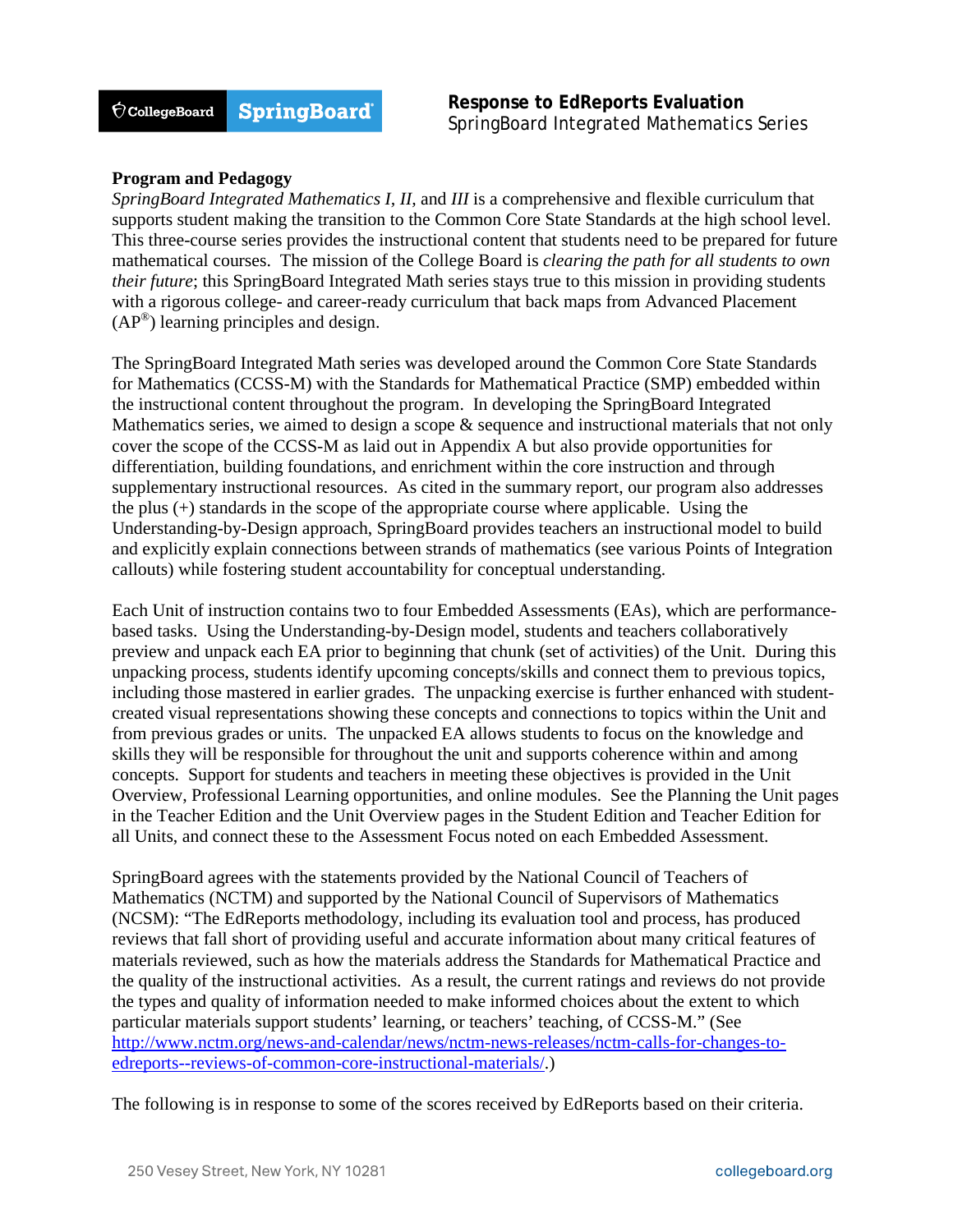

## **Gateway 1: Focus and Coherence**

**Indicator 1a.i: The materials attend to the full intent of the mathematical content contained in the high school standards for all students.** The standards that were seen as having not been met or only partially met due to lack of student opportunity to address certain aspects stated in the standards can be enhanced and enriched with the supplementary instructional resources, including Getting Ready Practice, Mini-Lessons, and Additional Unit Practice, that can be accessed on SpringBoard Digital. EdReports did not take into consideration all of the resources in the SpringBoard Integrated Mathematics program to evaluate each criterion.

**Indicator 1a.ii: The materials attend to the full intent of the modeling process when applied to the modeling standards.** The CCSS-M classify modeling as one of the SMP and as a conceptual category for high school, describing mathematical modeling as "the process of choosing and using appropriate mathematics and statistics to analyze empirical situations, to understand them better, and to improve decisions" (CCSS-M, 2010, p. 72). As EdReports notes, throughout the series students engage in a "variety of components of the modeling process" (p. 5). SpringBoard provides scaffolded instruction to help guide students through the mathematical modeling process. When we launch a revision of this series, we will have improved our approach to addressing modeling so that students do have the opportunity to authentically engage in the full mathematical modeling process.

**Indicator 1b.ii: The materials, when used as designed, allow students to fully learn each standard.** SpringBoard agrees with NCTM's statement in *Principles to Action*: "standards do not teach; teachers teach…effective teaching is the nonnegotiable core that ensures that all students learn mathematics at high levels and that such teaching requires a range of actions at the state or provincial, district, school, and classroom levels" (2014, p. 4). The CCSS-M should not be attended to individually; rather, SpringBoard addresses the full intent of the standards through its balanced approach in which concepts are presented based on the most effective methods: Directed activities for foundational mathematics principles, including worked-out examples and practice; Guided activities for concepts that are best addressed through a combination of direct instruction and discovery learning, and; Investigative activities that allow students to explore and discover mathematics concepts through a contextual setting.

**Indicator 1c: The materials require students to engage in mathematics at a level of sophistication appropriate to high school.** SpringBoard provides students with scenario-based contexts in the instructional content, making connections to relevant, real-world applications. We intentionally do not use gratuitous labeling for teachers or students so as not to interrupt the flow of instruction.

**Indicator 1e: The materials explicitly identify and build on knowledge from Grades 6-8 to the High School Standards.** The examples EdReports cites are indeed present and built upon in the instructional content of the SpringBoard Integrated Mathematics series as intended by the CCSS-M. Simply, there is a lack of explicit citations of the middle school standards. SpringBoard focuses on grade-level content; when we launch a revision of this series, appropriate citations of the grades 6-8 standards will be included.